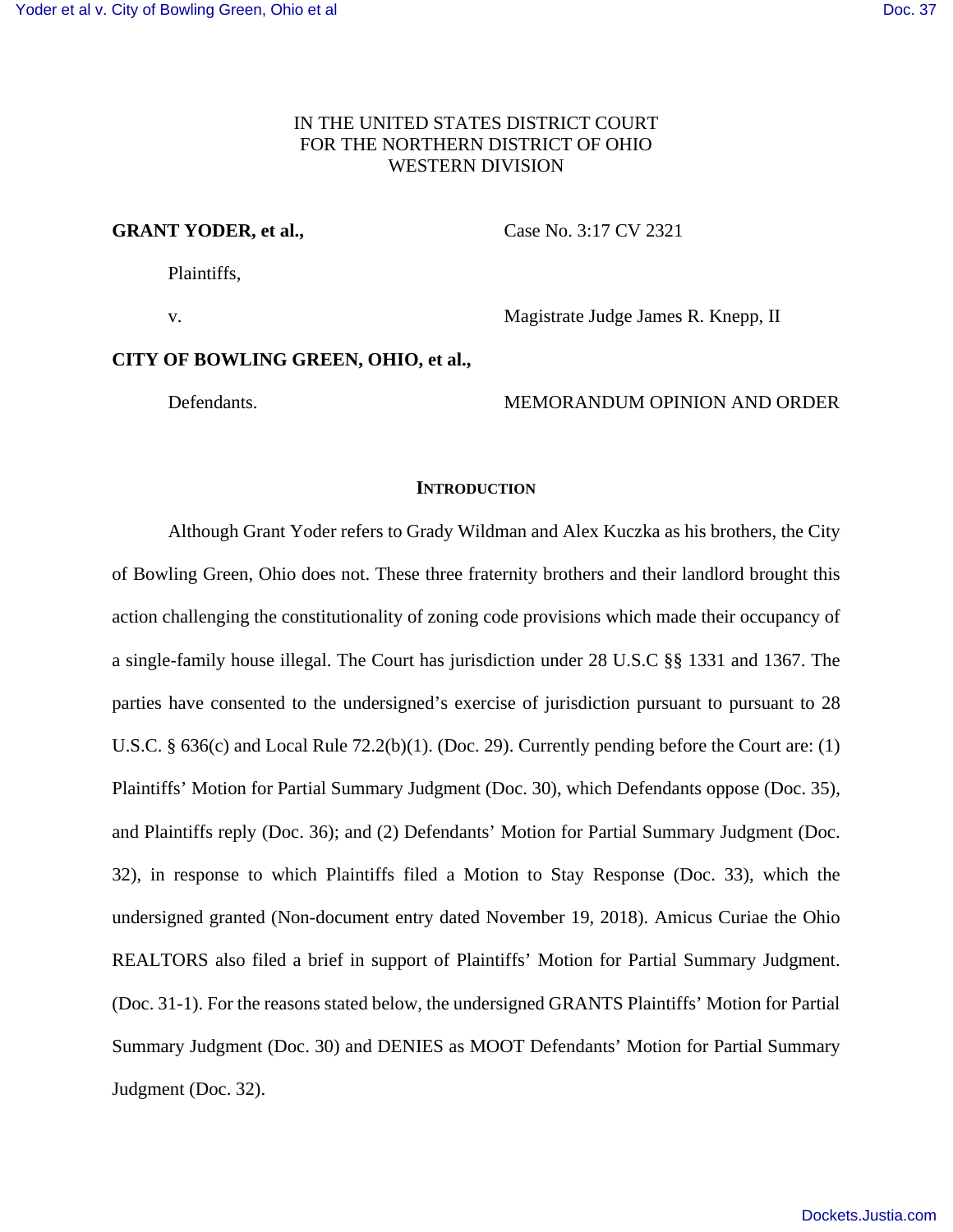### **BACKGROUND**

Plaintiffs, a collection of homeowners and tenants who own and occupy regulated homes (hereinafter "Homeowner-Plaintiffs" and "Tenant-Plaintiffs"), challenge the constitutionality of the City of Bowling Green, Ohio's (hereinafter sometimes "the City") occupancy regulations, which prohibit occupancy of "single family" homes by three or more individuals if those individuals are not related by blood or marriage. The original Plaintiffs are three fraternity brothers (Yoder, Wildman, Kuczka), and the owner of the single-family home they lease (Thompson). *See*  Doc. 1. The Court later permitted amendment to add additional Homeowner-Plaintiffs subject to the City's regulations. *See* Doc. 17.

Specifically, Plaintiffs claim the occupancy regulations (1) are unconstitutionally vague with respect to the criteria determining whether they apply; and (2) violate Plaintiffs' Equal Protection and Due Process rights under to the Ohio Constitution, insofar as the limit is arbitrary, unduly oppressive, and not equally applied to all similarly-situated homes. (Doc. 30). In their motion for partial summary judgment, Defendants argue they are entitled to summary judgment on the Eighth Amendment issue in Plaintiffs' Amended Complaint. (Doc. 32).

Sections 150.19 and 150.20 of the City's zoning code limit the use of most residential houses in areas zoned R-1 or R-2 to "single-family dwellings," which are in turn defined in Section 150.03 as "a building designed for occupancy by one (1) family for living purposes and including not more than two (2) lodgers or boarders." *See* Doc. 1-1, at 5. Of these terms, only "family" is defined; the definition reads: "[a]n individual or married couple and natural or adopted children thereof, or foster children placed by a duly constituted state or county agency, occupying a dwelling for purposes of habitation, and including other persons related directly to the individual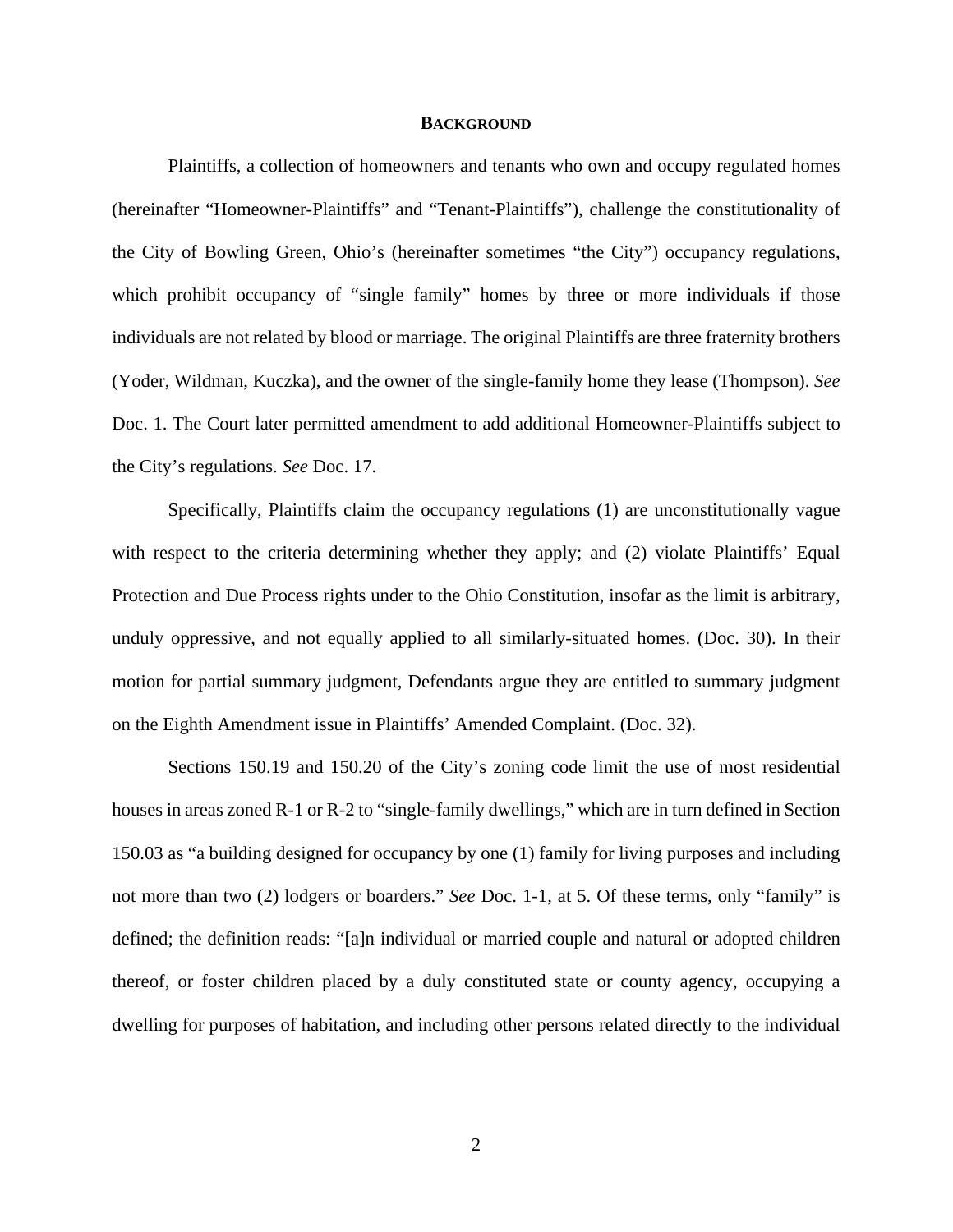or married couple by blood or marriage." Section 150.03, Doc. 1-1, at  $3<sup>1</sup>$  As applied, therefore, a person may not lease his or her home to more than three individuals unless those individuals meet the definition of "family." However, there is no limit (in the zoning code) on the number of individuals who may live together if they do meet the definition of "family".<sup>2</sup>

These provisions state that their purpose is controlling density. *See* Doc. 1-1, at 6-7 (Sections 150.19 ("Purpose. This district is to create living areas of low population density for single-family dwellings.") and 150.20 ("Purpose. This district is to create living areas of moderate population density for single-family dwellings.")). Section 150.01, the general intent provision, states the zoning code as a whole is "[f]or the purpose of promoting the public health, safety, morals, comfort, and general welfare; conserving the values of property; facilitating the provision of public utilities, schools, and other public requirement; and lessening or avoiding congestion on public streets and highways." *Id.* at 2. In response to an interrogatory, the City additionally asserted:

It has been found by studies commissioned by the City, publicly available on the City of Bowling Green website, that dwellings that are leased or rented to those in the 18-24 year old age group are concentrated around Bowling Green State University and in the south of the City and that in those areas of the City exterior code violations are more prevalent, disorderly conduct incidents are much greater than in other areas, nuisance parties are much greater than in other areas, and housing values are the lowest in the City.

(Doc. 30-1, at 8).

<sup>1.</sup> Hereinafter, the Court refers to these provisions together as the "dwelling limit".

<sup>2.</sup> The total number of occupants in a residence is otherwise regulated by the Wood County Health, Safety, and Sanitation Regulations for Structures and Vacant Lots, Chapter 405, *available at*  http://www.woodcountyhealth.org/envhealth/documents/Housingregs.pdf (last visited January 14, 2019) ("Wood County Regulations"); *see also* City Ordinance 154.01 (adopting Wood County regulations).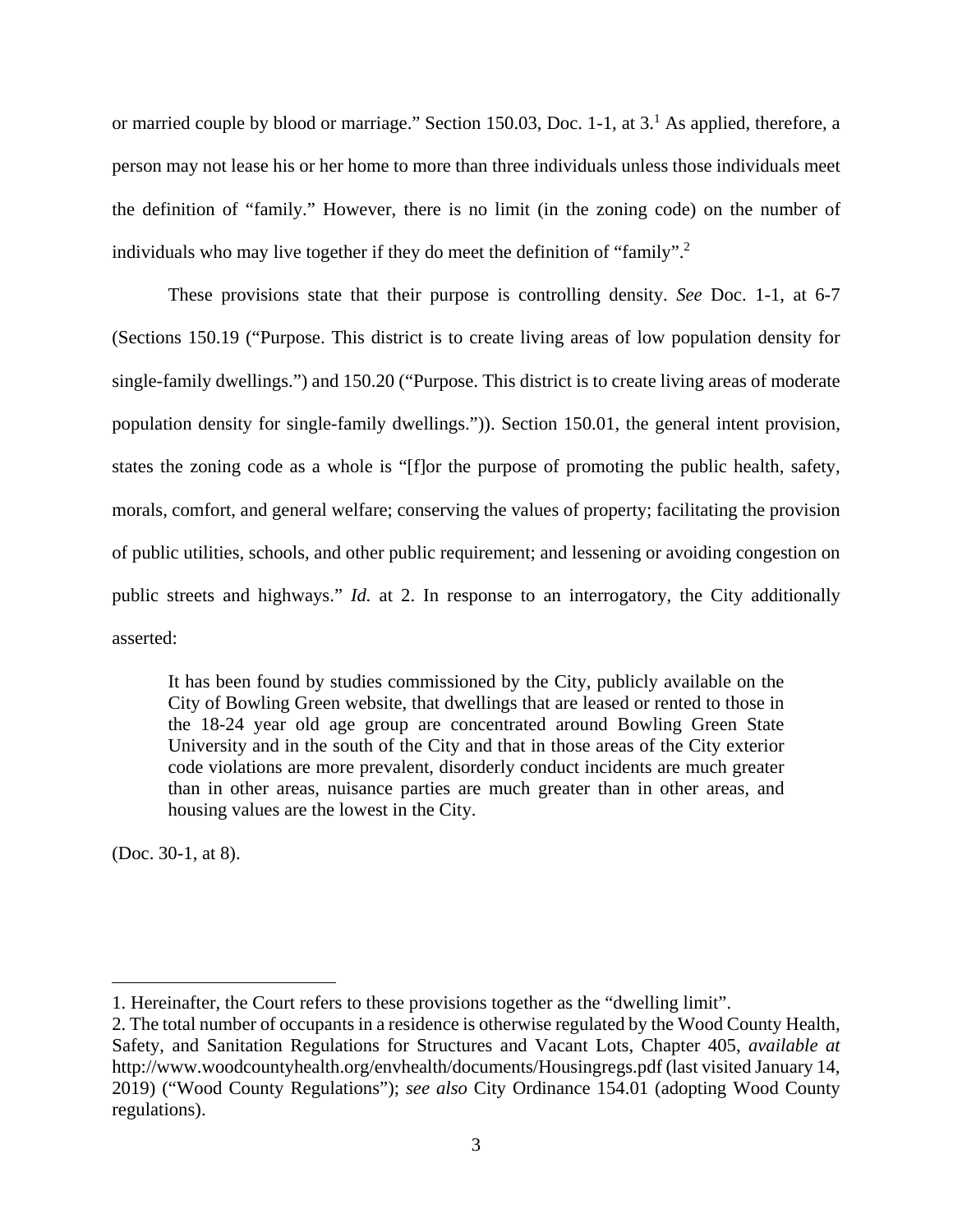Violation of single-family dwelling occupancy limits results in criminal prosecution. *See* Section 150.140(A), Doc. 1-1, at 8. Section 150.140(A) provides that "it shall be unlawful to ... use any building or land in violation of any regulation . . . of this chapter . . ." *Id.* Meanwhile, the penalty section states that "any person . . . violating any regulation in . . . this chapter . . . shall be fined nor [sic] more than five hundred dollars for each offense. Each and every day during which such illegal . . . use continues, may be deemed a separate offense." Section 150.999(A), Doc. 1-1, at 8. And Section 150.999(B) declares that subsequent violations after a previous conviction "shall be a misdemeanor of the second degree." *Id.* Nothing in the penalty section requires knowledge on behalf of a homeowner or tenant.

One or more Plaintiffs in this case own a home subject to the dwelling limit. And Defendants in this case have enforced and threatened to enforce the dwelling limit against one or more of the Plaintiffs in this case. *See* Doc. 1, at 5-6, Doc. 19, at 46-50. This lawsuit was filed after an October 25, 2017 enforcement action whereby City of Bowling Green Code Enforcement Officer Jason Westgate indicated "currently four (4) people occupy this dwelling; therefore the dwelling unit is in violation. A violation of Chapter 150 of the Zoning Code of the City of Bowling Green is a minor misdemeanor and is punishable by a fine of \$500.00. Each day is a separate violation." (Doc. 1-1, at 10). Westgate added: "If the violation is corrected by **November 3, 2017** and you have allowed a walk-through inspection of the single-family dwelling, the matter will be considered resolved. If not, charges will be filed at the Municipal Court." *Id.* (emphasis in original). The City identified Defendant Westgate as a "person with the greatest knowledge as to how the [dwelling limit] is enforced," (Doc. 12-1, at 26) and verified that Mr. Westgate's enforcement and threatened enforcement against Plaintiff Thompson was "in accordance with the policies of the City of Bowling Green" (Doc. 19, at 31).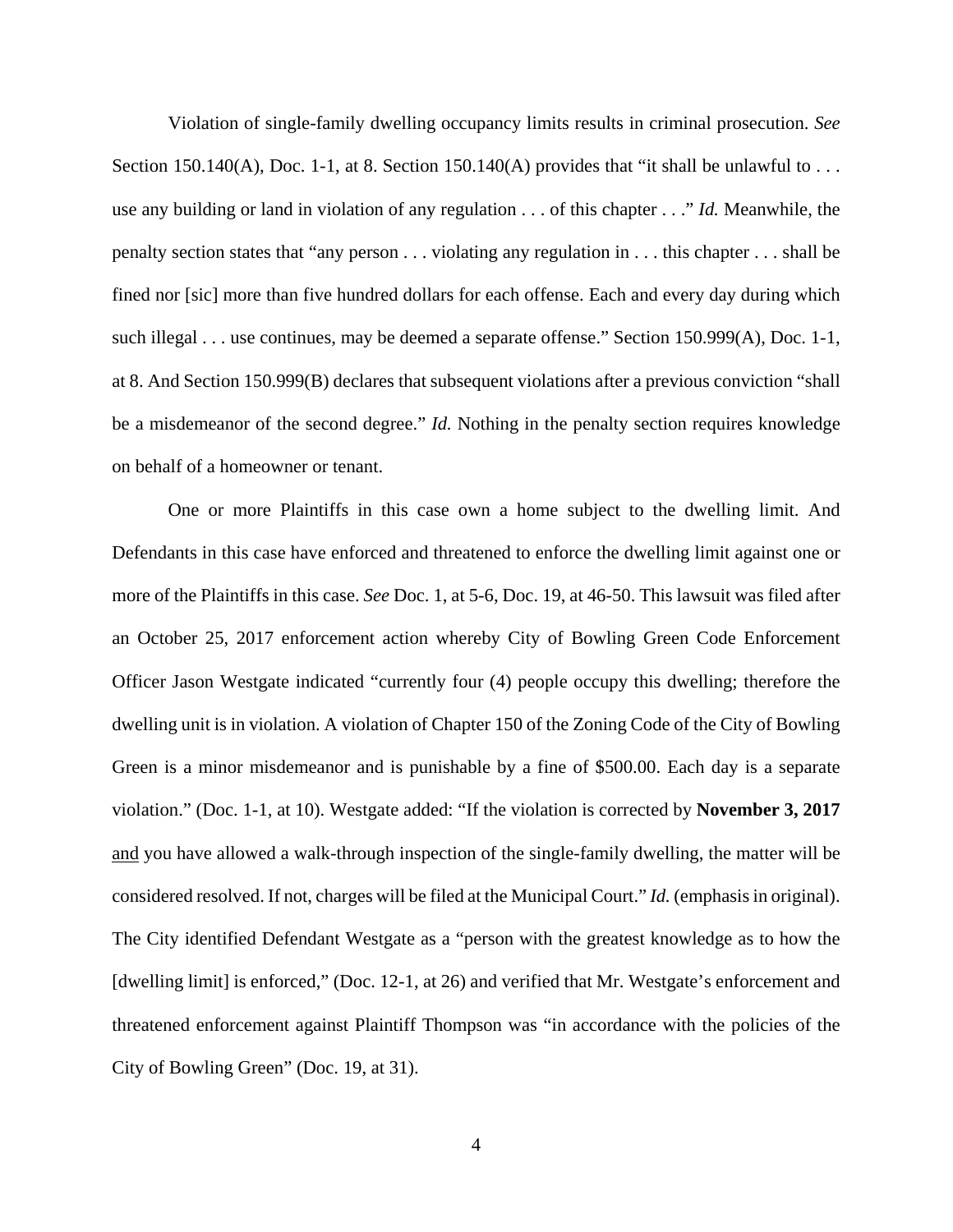While the Homeowner-Plaintiffs seek the right to lease homes with greater than three bedrooms to greater than three unrelated individuals, the Tenant-Plaintiffs, fraternity brothers, seek the right to associate and reside together in groups greater than three when a home contains greater than three bedrooms.

## **STANDARD OF REVIEW**

Pursuant to Federal Civil Rule 56(c), summary judgment is appropriate where there is "no genuine issue as to any material fact" and "the moving party is entitled to judgment as a matter of law." When considering a motion for summary judgment, the Court must draw all inferences from the record in the light most favorable to the nonmoving party. *Matsushita Elec. Indus. Co. v. Zenith Radio Corp.*, 475 U.S. 574, 587 (1986). The Court is not permitted to weigh the evidence or determine the truth of any matter in dispute; rather, the Court determines only whether the case contains sufficient evidence from which a jury could reasonably find for the nonmoving party. *Anderson v. Liberty Lobby, Inc.*, 477 U.S. 242, 248-49 (1986). The moving party bears the burden of proof. *Celotex Corp. v. Catrett*, 477 U.S. 317, 325 (1986). This burden "may be discharged by 'showing'—that is, pointing out to the district court—that there is an absence of evidence to support the nonmoving party's case." *Id*.

#### **DISCUSSION**

Plaintiffs have moved for partial summary judgment, contending the dwelling limit is unconstitutionally vague and violates equal protection and due process under the Ohio Constitution. *See* Doc. 30. In support, Plaintiffs have proffered the following evidence: (1) the allegations in Plaintiffs' Amended Complaint, as verified by Plaintiffs' Declarations (Doc. 19, at 1-20); (2) Defendants' responses to the Interrogatories of Grant Yoder and to the Interrogatories of John Frobose and Kory Iott (Doc. 19, at 23-34, Doc. 30-1, at 1-11); (3) the City's list of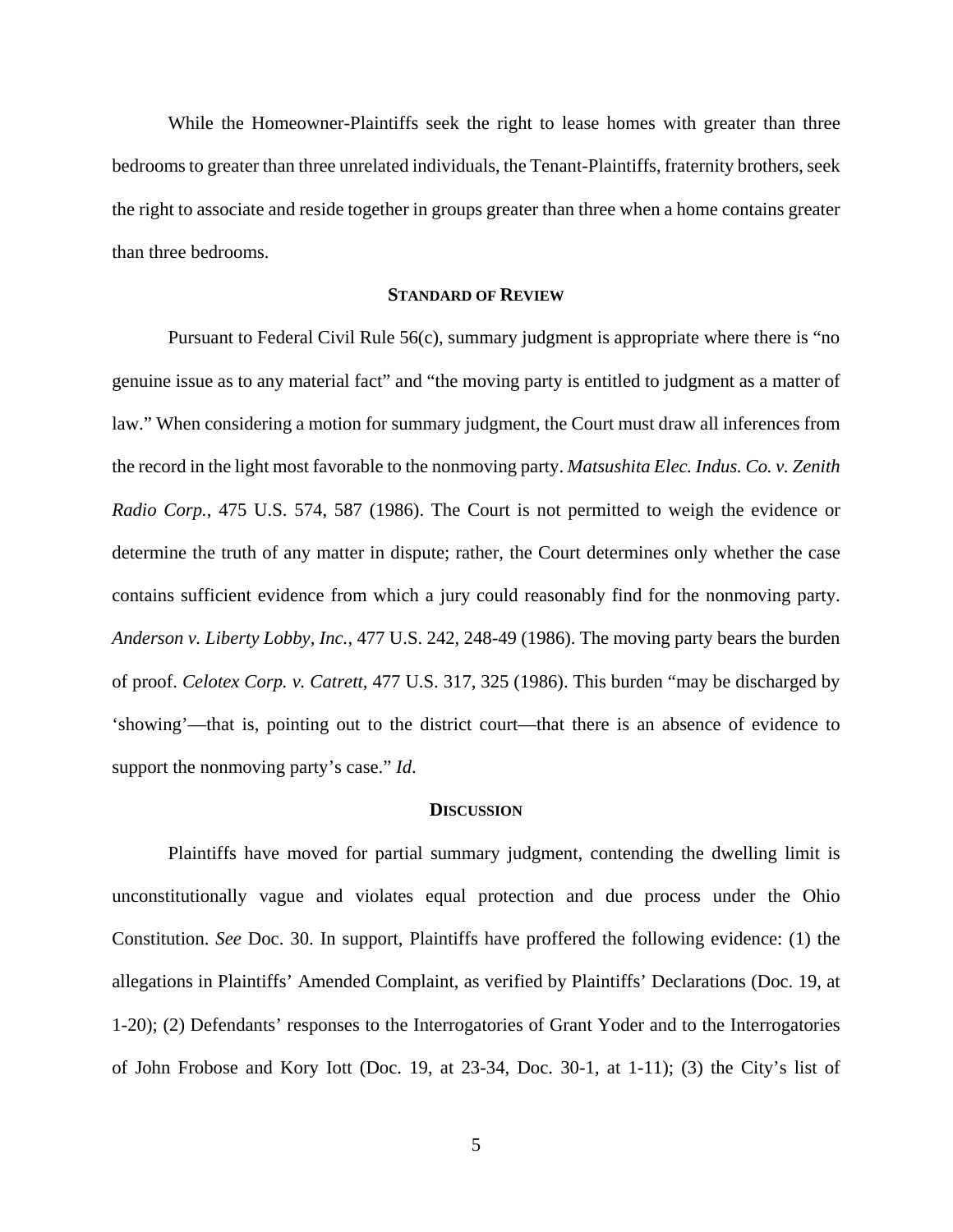"grandfathered properties", *i.e.* the 233 homes exempt from the dwelling limit (Doc. 19, at 31-32, 35-42); (4) the Affidavit of Robert W. Maurer and subsequent Declarations of Troy Henricksen, Robert W. Maurer and Kory Iott (Doc. 30-1, at 13-21); and (5) evidence of the City's enforcement history (Doc. 19, at 46-50). Defendants have responded (Doc. 35), and Plaintiffs have replied (Doc. 36), making the Motion ripe for decision. Additionally, Defendants filed a Motion for Partial Summary Judgment (Doc. 32), in response to which Plaintiffs' filed a Motion to Stay Response (Doc. 33), which the undersigned granted (Non-document entry dated November 19, 2018). For the reasons discussed below, the Court GRANTS Plaintiffs' Motion for Partial Summary Judgment, and DENIES as MOOT Defendants' Motion for Partial Summary Judgment.

## Level of Scrutiny

 Article I, Section 19 of the Ohio Constitution provides that "[p]rivate property shall ever be held inviolate, but subservient to the public welfare."

As a threshold matter, Plaintiffs contend this Court must apply some form of heightened scrutiny to the City's dwelling limit because the limit (1) implicates private property rights that the Ohio Supreme Court has deemed "fundamental rights," and (2) purports to impose criminal penalties and considerable civil penalties with strict liability, even where those penalized may have acted without knowledge of an infraction or an intention to violate the dwelling limit. Plaintiffs further contend that the Ohio Constitution is more protective of their rights, even if counterpart federal constitutional claims were to fail.<sup>3</sup>

<sup>3.</sup> As the Honorable Judge Jeffrey S. Sutton of the Sixth Circuit Court of Appeals explained in his book, there are "many good reasons to answer the state constitutional question before the federal one in a dual-claim case. Nothing prevents federal courts from doing just that in their own cases by resolving the state claim first—and if necessary requiring the advocates to brief the state claim carefully and thoroughly." JEFFREY S. SUTTON, 51 IMPERFECT SOLUTIONS: STATES AND THE MAKING OF AMERICAN CONSTITUTIONAL Law 198 (2018). Here, the parties have thoroughly briefed the state constitutional issue.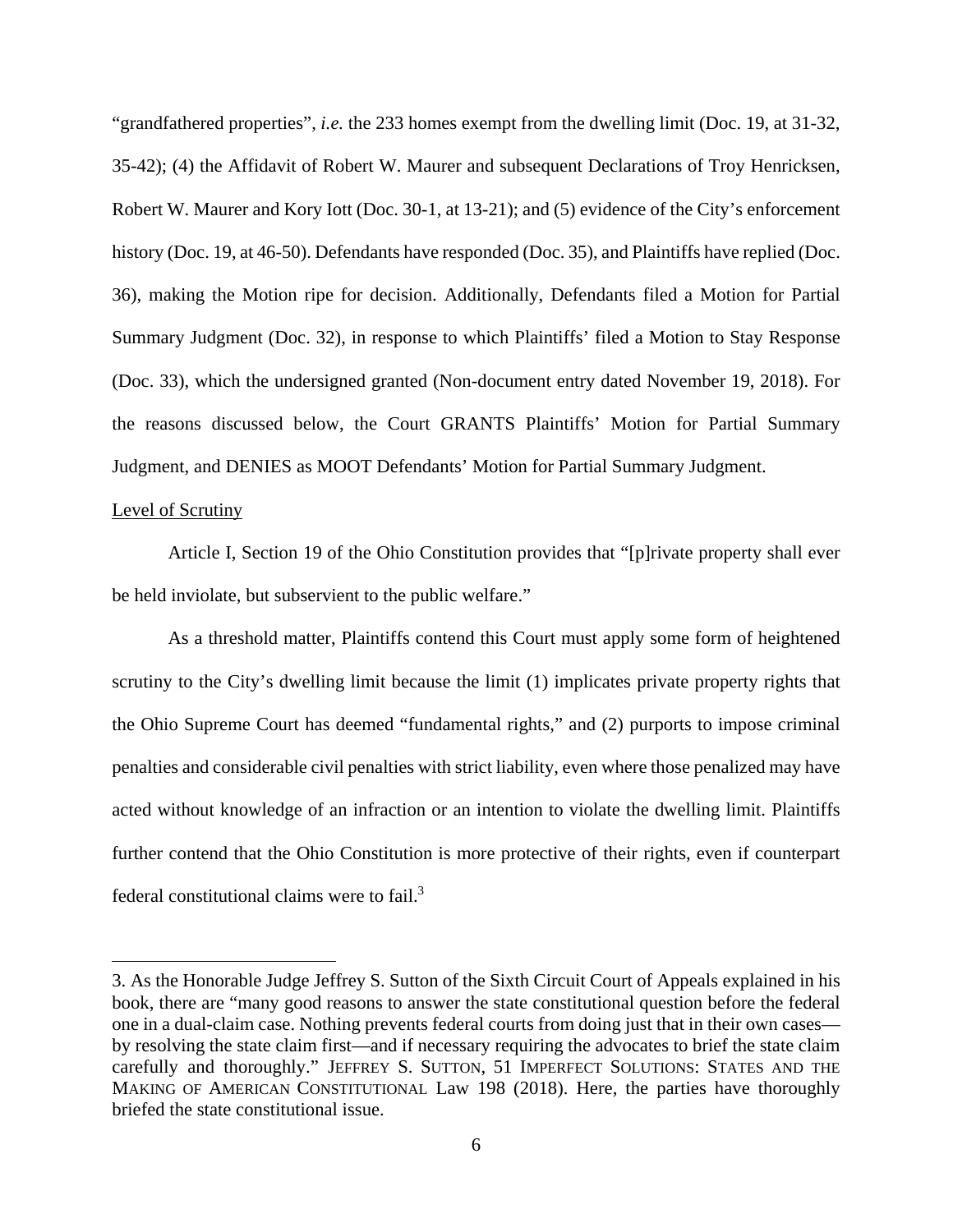The Court concurs on each front. First, under the Ohio Constitution, private property rights are "fundamental rights" to be "strongly protected". *See Norwood v. Horney,* 110 Ohio St.3d 353, 361-62 (2006) ("Ohio has always considered the right of property to be a fundamental right. There can be no doubt that the bundle of venerable rights associated with property is strongly protected in the Ohio Constitution and must be trod upon lightly, no matter how great the weight of other forces.") (citations omitted). Although the *Norwood* court dealt with a takings claim, it described the "rights related to property, i.e., to acquire, use, enjoy, and dispose of property" as "among the most revered in our law and traditions." *Id.* at 361.

Further, Ohio courts apply a higher level of scrutiny to such claims regarding property rights, and homeowners who have acted without knowledge or intent enjoy greater protections. *See Mariemont Apartment Ass'n v. Village of Mariemont,* 2007 WL 120727, at \*7 (Ohio Ct. App.) (homeowners "have a constitutionally protected property interest in running their residential leasing businesses free from unreasonable and arbitrary interference from the government" under the Due Process Clause); *State ex rel. Pizza v. Rezcallah*, 84 Ohio St. 3d 116, 128 (1998) ("Where there is 'no intentional wrongdoing, no departure from any prescribed or known standard of action, and no reckless conduct' and where the owner was not entirely 'free to act or not, as it chose" because of legal and practical considerations, such as requirements of eviction law and the limits on self-help potentials in evicting a criminal trespasser, infliction of a penalty is 'so plainly arbitrary and oppressive as to be nothing short of a taking of [his/her] property without due process of law.'") (internal citation omitted); *Boice v. Ottawa Hills,* 137 Ohio St. 3d 412, 416-17 (2013) (invalidating zoning regulation requiring lots of a certain size because of "disparate treatment of the residents in the village when it came to permitting houses to be built on lots smaller than 35,000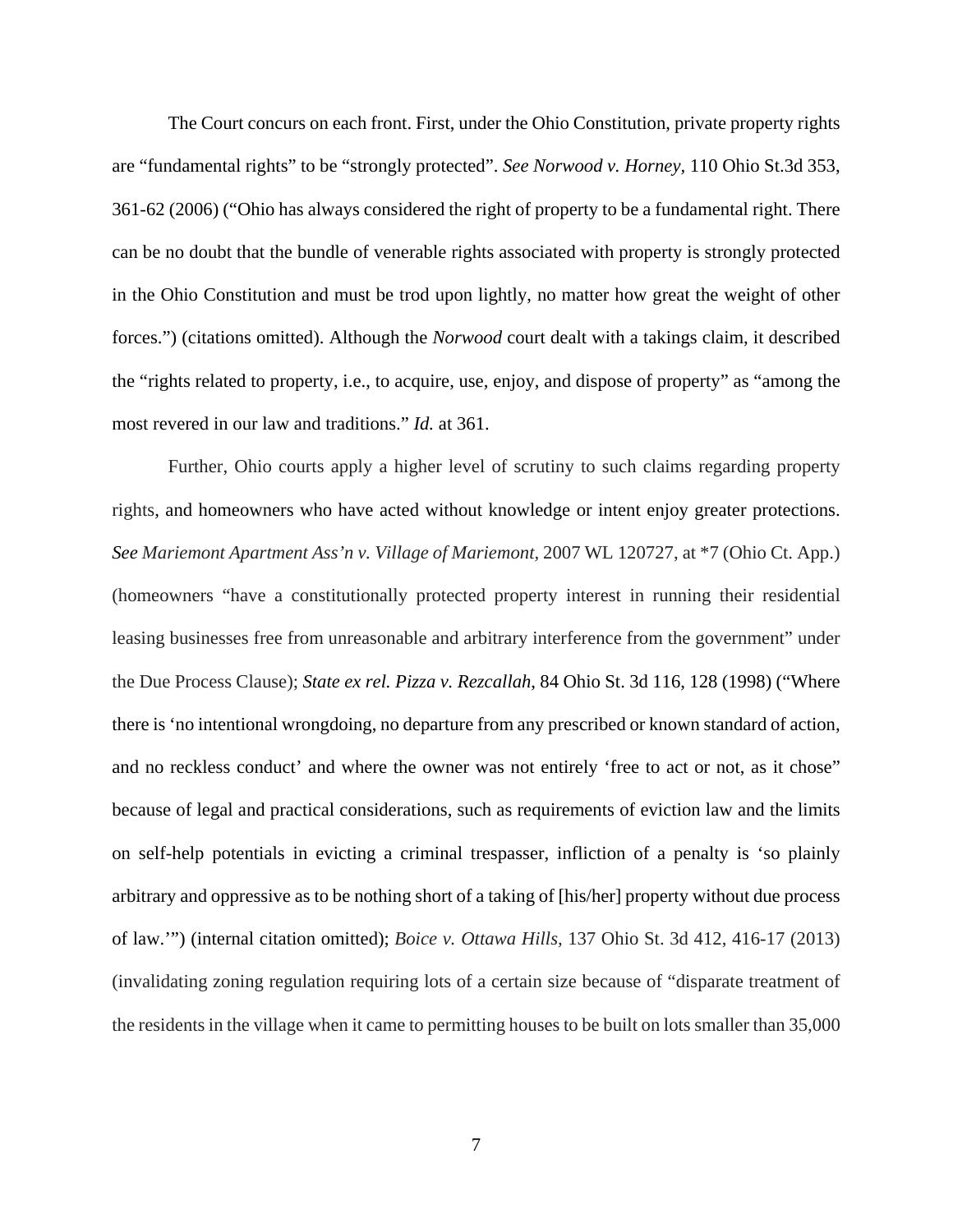square feet," a *de minimis* difference between prohibited and permitted, and other similarly situated houses were "grandfathered in").

In *Pizza*, the Ohio Supreme Court explained that "the free use of property guaranteed by the Ohio Constitution can be invaded by an exercise of the police power only when the restriction thereof bears a *substantial relationship* to the public health, morals and safety." 84 Ohio St. 3d at 131 (emphasis added) (internal citation and quotation omitted). And, in *Boice*, the court invalidated a zoning restriction under a takings analysis due to disparate treatment. 137 Ohio St. 3d at 417. ("It was clearly arbitrary for the village to single this lot out for a denial of the grandfathering-in treatment enjoyed by similar lots in the same neighborhood!").

Further, even a under lower level of scrutiny, "the classification at issue may not be arbitrary: "the attempted classification must always rest upon some difference which bears a reasonable and just relation to the act in respect to which the classification is proposed, and can never be made arbitrarily and without any such basis." *State v. Mole*, 149 Ohio St. 3d 215, 222 (Ohio 2016) (internal quotations and citations omitted).<sup>4</sup>

Taken together, the undersigned concludes that Ohio courts, interpreting the Ohio Constitution, apply something higher than rational basis review, but less than strict scrutiny to cases involving property rights. With these principles in mind, the undersigned turns to the City's dwelling limit.

<sup>4.</sup> Likewise, "[t]hough the degree of review" for vagueness "is not described with specificity", "if the enactment 'threatens to inhibit the exercise of constitutionally protected rights,'" (such as property rights in Ohio), "a more stringent vagueness test is to be applied." *Norwood,* 110 Ohio St.3d at. 379 (quoting *Hoffman Estates v. Flipside, Hoffman Estates, Inc.*, 455 U.S. 489, 498-99 (1982)).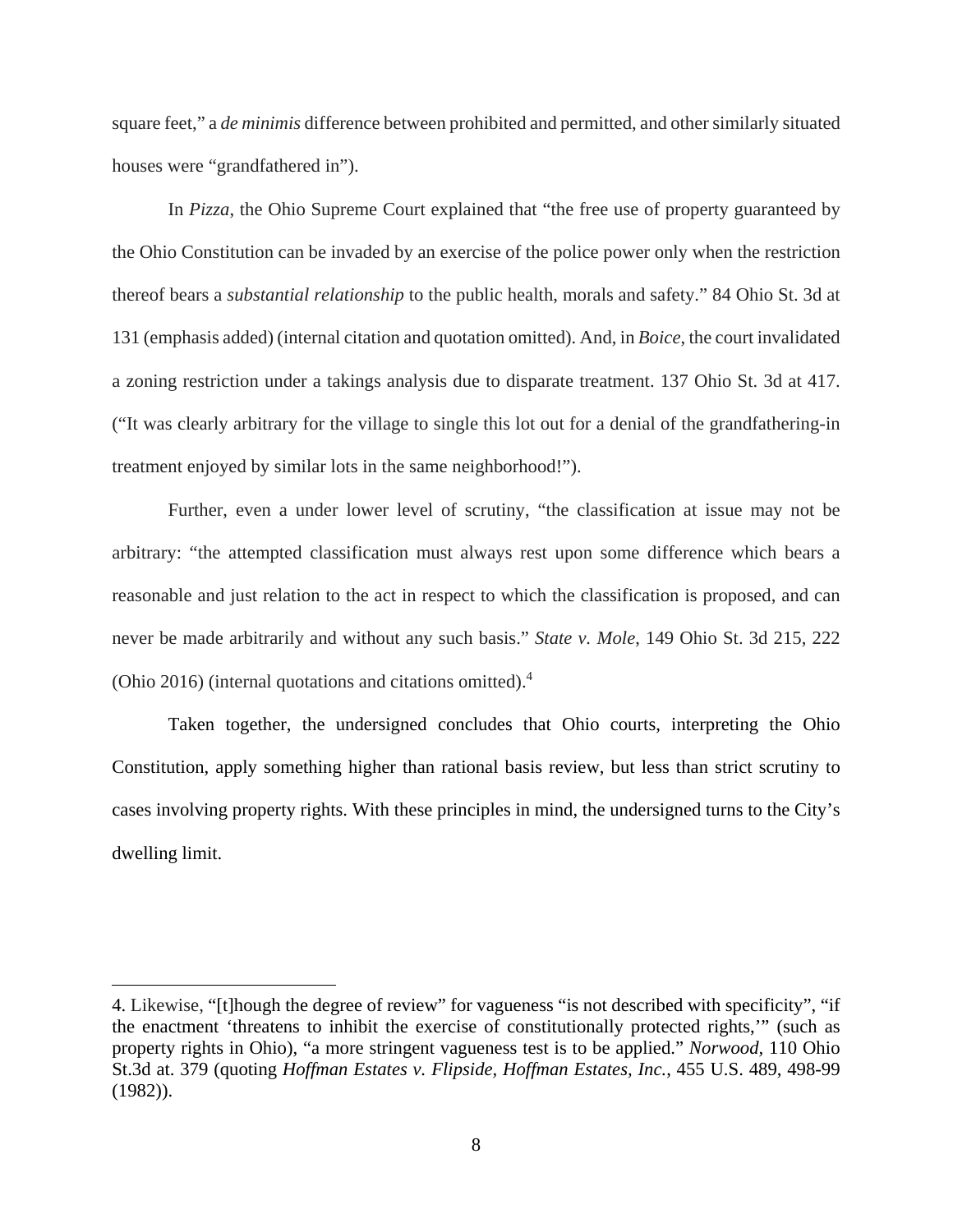#### **Application**

 Upon review, the Court concludes the dwelling limit is impermissibly arbitrary, oppressive, and untailored based on the rationale provided in the above cases: the limit applies unequally, is under-inclusive, over-inclusive, and can punish innocent owners. Within the regulations, the City claims to be effectuating a governmental interest in limiting population density. *See* Doc. 1-1, at 6-7 (Sections 150.19 ("Purpose. This district is to create living areas of low population density for single-family dwellings.") and 150.20 ("Purpose. This district is to create living areas of moderate population density for single-family dwellings.")). In their response to Plaintiffs' motion, Defendants cite Section 150.01, the general intent provision, which states the zoning code is "[f]or the purpose of promoting the public health, safety, morals, comfort, and general welfare; conserving the values of property; facilitating the provision of public utilities, schools, and other public requirement; and lessening or avoiding congestion on public streets and highways." *See* Doc. 1-1, at 2. And, Defendants contend, dwellings leased or rented to college-age individuals result in more exterior code violations, nuisance parties, and disorderly conduct incidents. (Doc. 35, at 8) (citing Answers to Discovery Requests, Doc. 30-1, at 8-9). But the City's dwelling limit only focuses on the type of relationship between those living together in a home, and as such, is both over- and under-inclusive with respect to either of these interests. The Court thus concludes the dwelling limit is an "unreasonable and arbitrary" restriction on the issue of property, *see Mariemont Apartment Ass'n,* 2007 WL 120727, at \*7, and does not bear a "substantial relationship" to its avowed goals, *see Pizza*, 84 Ohio St. 3d at 131.

First, the law is under-inclusive as to any governmental interest. There are 233 houses in the City which, irrespective of size, are "grandfathered in" and therefore exempt from this regulation. *See* Doc. 19, at 35-42; *see also Boice*, 137 Ohio St. 3d at 416-17 (considering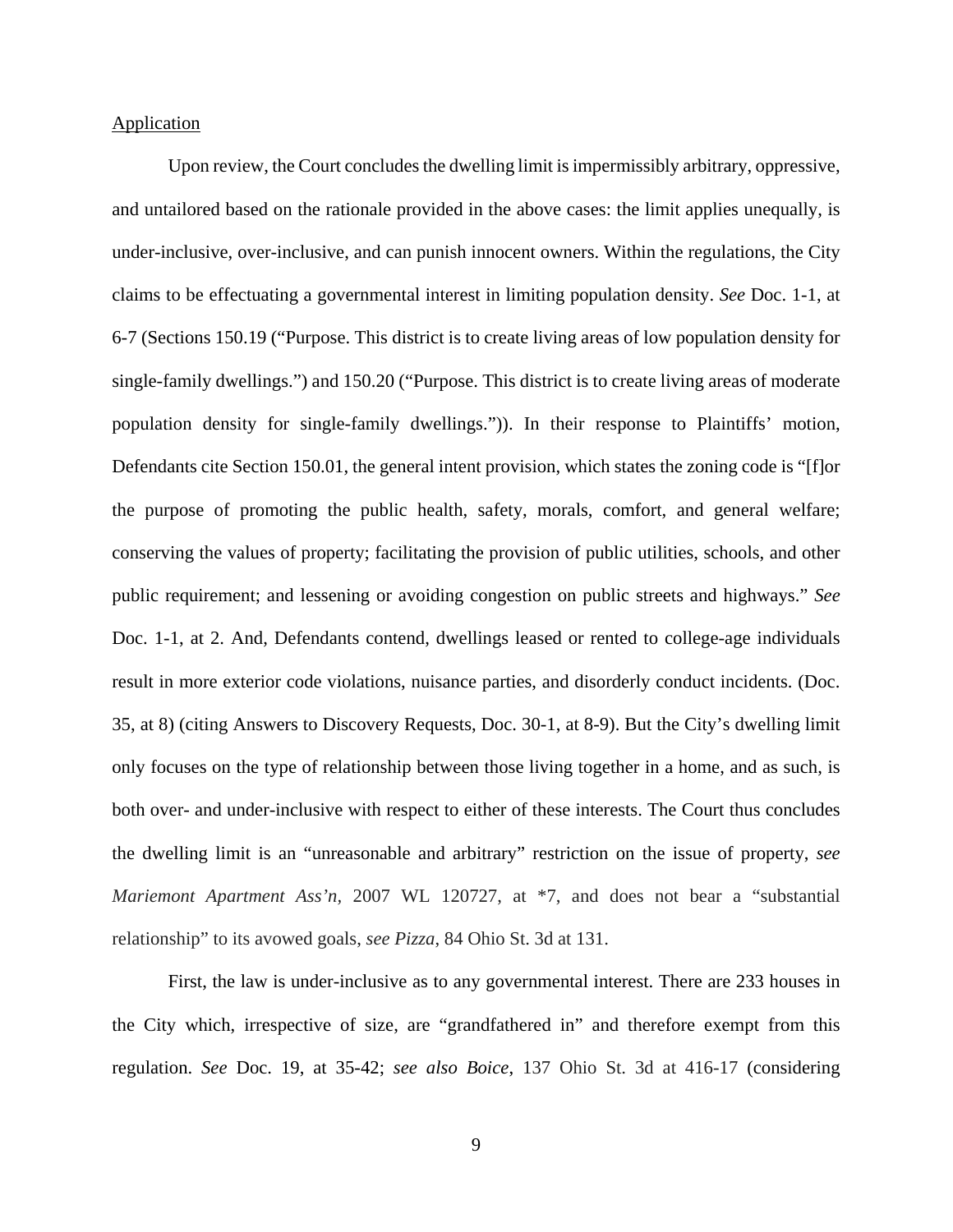grandfathered-in properties as one factor demonstrating disparate treatment). And, while the dwelling limit does not forbid an unlimited number of related adults from dwelling together in a four-bedroom home, assuming compliance with the Wood County Regulations<sup>5</sup>, just four unrelated adults may not do the same. Paradoxically, under the dwelling limit, again assuming compliance with health regulations, ten related individuals could reside in a two-bedroom home with no parking, while only three unrelated individuals may reside in a six-bedroom home with abundant parking. And, the City indicates that even the most attenuated family connection suffices: four third cousins may live together without penalty (*see* Doc. 19, at 29), even though few would elevate such a relationship above a close friendship, a romantic relationship, or a couple engaged to be married.<sup>6</sup>

Second, the dwelling limit is over-inclusive as to its purported goals. The dwelling limit prohibits living arrangements that have no greater impact on population density than those of a family. A house with four unrelated roommates creates no more population density than one with four related roommates. Rather than regulating based on *space*, the dwelling limit operates based

<sup>5.</sup> *See* Doc. 30-1, at 9 ("The Wood County health code sets forth limitations on the square footage per person of a dwelling's living space, sleeping space, [and] toilet facilities.") (Defendants' response to interrogatories); *see also* Wood County Regulations, *http://www.woodcountyhealth.org/envhealth/documents/Housingregs.pdf* (last visited January 14, 2019) ("Wood County Regulations"); *see also* City Ordinance 154.01 (adopting Wood County Regulations).

<sup>6.</sup> Moreover, as the Ohio REALTORS point out, "the City has been inconsistent with its interpretation" of what constitutes a sufficient familial relationship to satisfy the definition of "family". (Doc. 31-1, at 13). In 1997, the City indicated that "cousins [are] not considered family as defined in the City Code" (Doc. 1-1, at 18), whereas currently the City does consider even third cousins family (Doc. 19, at 29) ("Third cousins qualify as family."). The REALTORS note that "[a] different code enforcement officer may take a different interpretation in the future" and "[t]he uncertainty over the definition makes it difficult for REALTORS to perform one of their most important job functions—advising clients." (Doc. 31-1, at 13).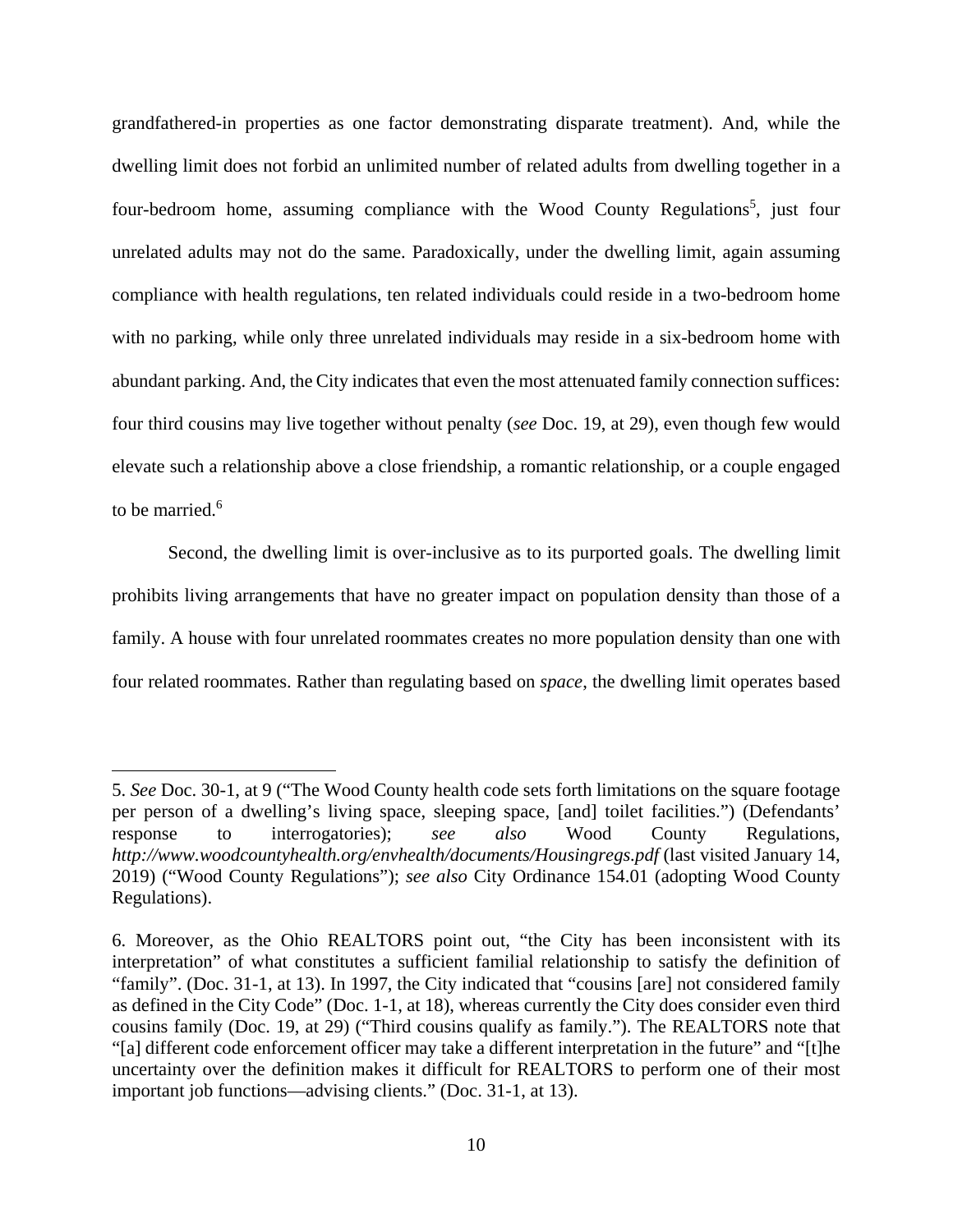on *relationship*. 7 That is, there is no reasonable relationship between the end and the means used to effectuate it. Individuals – related or not – create the same population density.<sup>8</sup> Moreover, the dwelling limit sweeps far more broadly than just to avoid purported problems with college-aged renters. The dwelling limit prohibits any four unrelated individuals, regardless of their propensity to cause disturbances. And the City does not explain why prohibiting more than three college-aged

<sup>7.</sup> Although the United States Supreme Court has indicated that regulations such as the dwelling limit may not violate the *federal* Equal Protection Clause, *see Village of Belle Terre v. Boraas*, 416 U.S. 1 (1974), it subsequently acknowledged such restrictions were quite plausibly unconstitutional under state constitutions, *see Moore v. City of E. Cleveland, Ohio,* 431 U.S. 494, 516-17 (1977). In *Moore*, the Court explained:

 <sup>&</sup>quot;[A]ttempts to limit occupancy to related persons have not been successful. The state courts have recognized a valid community interest in preserving the stable character of residential neighborhoods which justifies a prohibition against transient occupancy. Nevertheless, in well-reasoned opinions, the courts of Illinois, New York, New Jersey, California, Connecticut, Wisconsin, and other jurisdictions, have permitted unrelated persons to occupy single-family residences notwithstanding an ordinance prohibiting, either expressly or implicitly, such occupancy.

*Id.* And, as detailed above, the Ohio Constitution is more protective of private property rights than its federal counterpart, the Ohio Supreme Court insists upon a more stringent Equal Protection analysis. *See Norwood,* 110 Ohio St. 3d at 361-62; *Pizza*, 84 Ohio St. 3d at 132; *Boice,* 137 Ohio St.3d at 416-17, ¶17-19; *see also* SUTTON, *supra* note 2 at 16 ("Nothing compels the state courts to imitate federal interpretations of the liberty and property guarantees in the U.S. Constitution when it comes to the rights guarantees in their own constitutions, even guarantees that match the federal ones letter for letter.").

<sup>8.</sup> Many other states have invalidated, on state constitutional grounds, regulations that claim to address *density* but instead target the *identity* of a home's inhabitants. *See Distefano v. Haxton*, 1994 WL 931006, at \*14 (R.I. Super.); *Kirsch v. Prince George's Co., Maryland,* 626 A.2d 372, 380-81 (Md. 1993); *Borough of Glassboro v. Vallorosi*, 568 A.2d 888, 892-85 (N.J. 1990); *Baer v. Town of Brookhaven*, 73 N.Y.2d 942, 942-44 (N.Y. 1989); *McMinn v. Town of Oyster Bay*, 66 N.Y.2d 544, 546–54 (N.Y. 1985); *Kirsch Charter Twp. of Delta v. Dinolfo,* 351 N.W.2d 831, 840- 48 (Mich. 1984); *City of Santa Barbara v. Adamson*, 610 P.2d 436, 440, n.3 (Cal. 1980); *Holding Co. v. Borough of Manasquan*, 281 A.2d 513, 518-20 (N.J. 1971).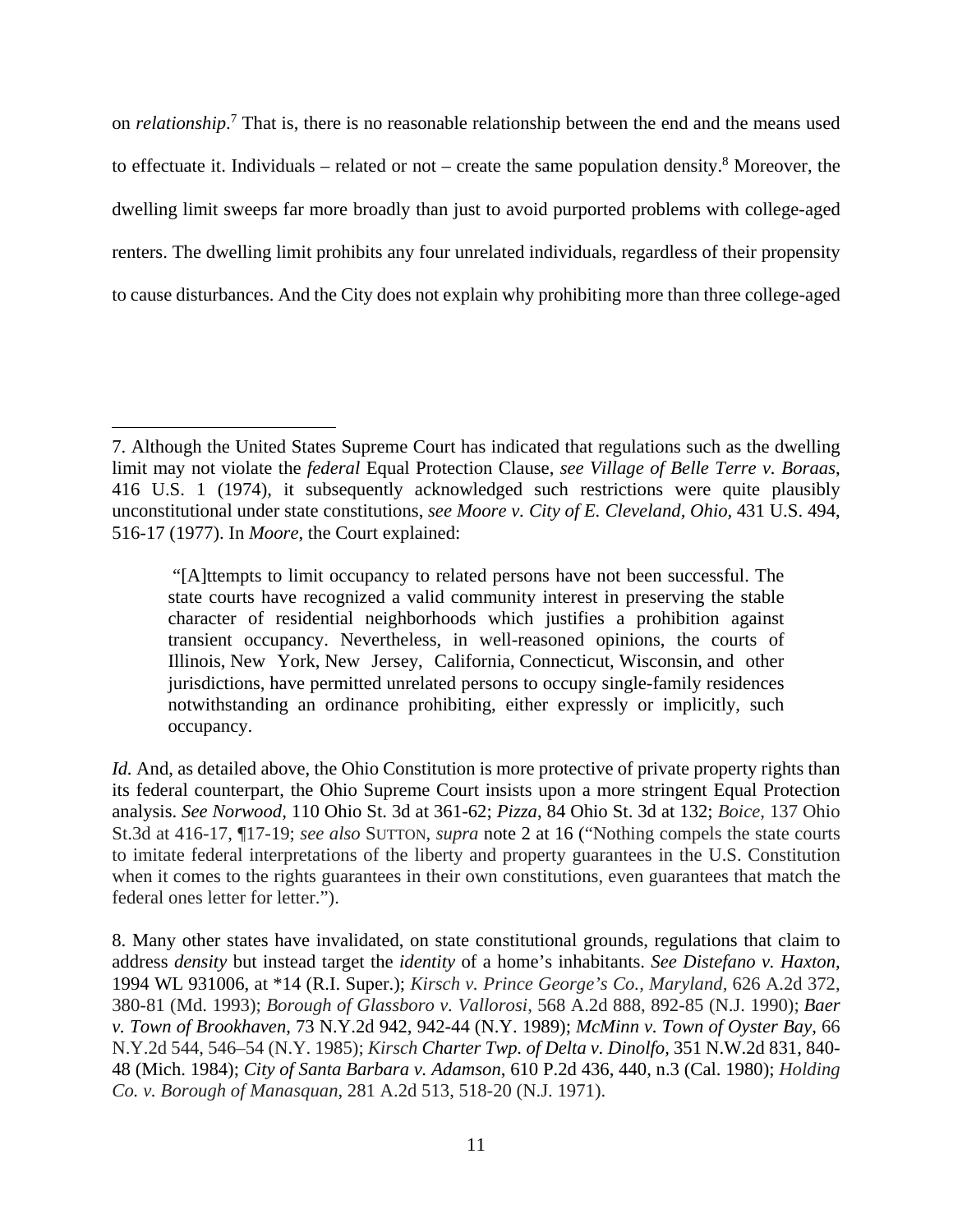renters from living together prevents these issues.<sup>9</sup> That is, why are four unrelated roommates more problematic than three?

Finally, the dwelling limit impermissibly imposes strict liability even on occasions where the homeowner may not be aware that four unrelated individuals are residing within a home that he or she owns. *See Pizza,* 84 Ohio St. 3d at 128 (noting that infliction of a penalty when "there is no intentional wrongdoing" is arbitrary and oppressive).

Thus, the limit is arbitrary, unduly oppressive, fails to substantially advance the avowed government interests of reducing population density or targeting specific issues with college-aged inhabitants, and treats similarly-situated homeowners and tenants differently without any justifiable basis. Consequently, the Court finds the dwelling limit is unconstitutional, as applied, and therefore unenforceable. Accordingly, this Court elects not to address Plaintiffs' other claims or Defendant's Motion for Summary Judgment (which is hereby denied as moot), because the ordinance can be enjoined on state equal protection and due process grounds alone.

For the foregoing reasons, this Court finds Plaintiffs are entitled to summary judgment as a matter of law on their due process and equal protection claims under the Ohio constitution: the City's dwelling limit, insofar as it limits the occupancy of homes to a number of unrelated individuals less than the number of bedrooms available to accommodate them, is unconstitutional. Accordingly, Plaintiffs' Motion for Partial Summary Judgment (Doc. 30) is granted.

<sup>9.</sup> As the REALTORS note, problems with noise, property maintenance, parking and traffic congestion can be rationally dealt with in more specific manner – with "zoning ordinances that address specific use concerns" – rather than with "ordinances that generalize about the social characteristic of unrelated households." (Doc. 31-1, at 9).